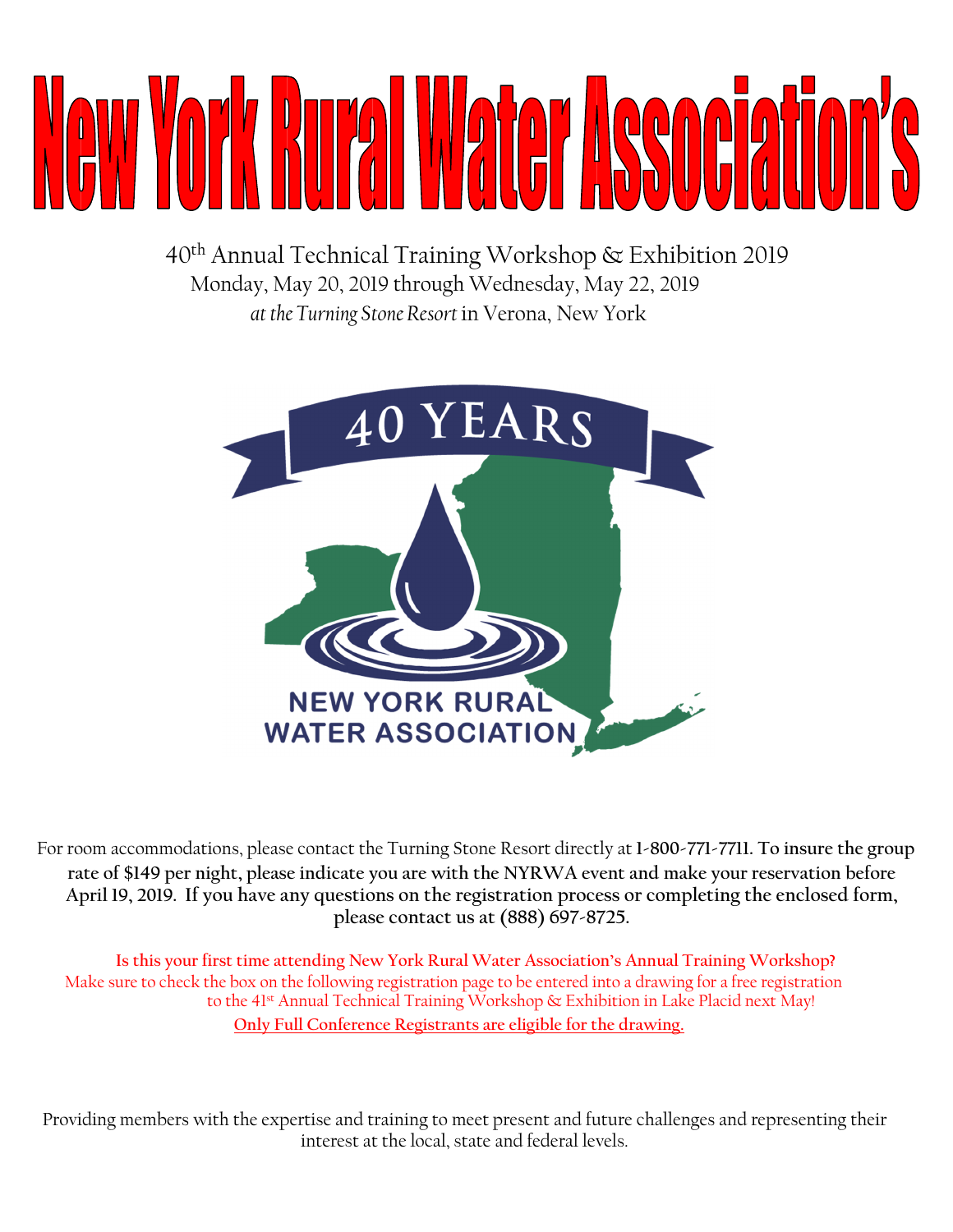## **New York Rural Water Association's 40th Annual Technical Training Workshop**  at the Turning Stone Resort in Verona, New York

## **REGISTRATION FORM for the NYRWA 40th Annual Training Workshop**

**Please note: Associate Members are not permitted entry into the Exhibit Hall unless 1.) registered as an attendant with an Exhibit Booth or 2.) registered as a paid conference attendee. NYRWA reserves the right to refuse entry to non-registered individuals.** 

**Deadline for registration is May 2, 2019. Cancellation Policy: No refunds will be made after 5/2/19.** 

## **Personal Information (PLEASE USE ONE FORM PER ATTENDEE) ALL INFORMATION REQUIRED**

| <u>Billing Information</u> Same as Above ____                                                                                                                                                                                                                                                                                                                                                                                                                                                                                                                                                                                                                                                                                                                                                                                                                                   |                                                       |                                         |                                                |  |  |  |
|---------------------------------------------------------------------------------------------------------------------------------------------------------------------------------------------------------------------------------------------------------------------------------------------------------------------------------------------------------------------------------------------------------------------------------------------------------------------------------------------------------------------------------------------------------------------------------------------------------------------------------------------------------------------------------------------------------------------------------------------------------------------------------------------------------------------------------------------------------------------------------|-------------------------------------------------------|-----------------------------------------|------------------------------------------------|--|--|--|
|                                                                                                                                                                                                                                                                                                                                                                                                                                                                                                                                                                                                                                                                                                                                                                                                                                                                                 |                                                       |                                         |                                                |  |  |  |
| If you are a first time attendee, please check here __ for a chance to win a free registration for next year's conference.                                                                                                                                                                                                                                                                                                                                                                                                                                                                                                                                                                                                                                                                                                                                                      |                                                       |                                         |                                                |  |  |  |
| Full Registration - includes training only on Monday, training with breakfast and lunch Tuesday and Wednesday.<br>One Day Registration - includes training only on Monday, breakfast and lunch are included Tuesday and Wednesday.<br><b>Full Registration</b><br>Members<br>\$300.00<br>Non-Members 335.00<br>Walk-ins<br>375.00                                                                                                                                                                                                                                                                                                                                                                                                                                                                                                                                               | Monday Only Tuesday Only<br>\$60.00<br>75.00<br>75.00 | \$120.00<br>130.00<br>150.00            | Wednesday Only<br>\$120.00<br>130.00<br>150.00 |  |  |  |
| <b>DINNER</b> - Monday (# of tickets) Tuesday (# of tickets) Wednesday (# of tickets)<br>Dinner tickets for Monday, Tuesday and Wednesday will be sold separately. The tickets are \$30.00 each and can be used at<br>participating restaurants within the resort. Please include your request above - tickets need to be purchased in advance.<br>Additional breakfast and lunch tickets are also available. Please call our office at (888) 697-8725 for more information.<br>PLEASE CIRCLE FEES BEING PAID SO THAT YOUR REGISTRATION AND PAYMENT WILL BE APPLIED PROPERLY.<br>I have enclosed a check/payment in the amount of \$ ______.00 made payable to New York Rural Water Assoc.<br>Please mail this form only (with payment) to: NYRWA - PO Box 487 - Claverack, NY 12513<br>fax to: (518) 828-0582 - Or for payment by Credit Card, complete the information below. |                                                       |                                         |                                                |  |  |  |
|                                                                                                                                                                                                                                                                                                                                                                                                                                                                                                                                                                                                                                                                                                                                                                                                                                                                                 |                                                       | Credit Card (circle one) MC-Visa - AmEx |                                                |  |  |  |
|                                                                                                                                                                                                                                                                                                                                                                                                                                                                                                                                                                                                                                                                                                                                                                                                                                                                                 |                                                       |                                         |                                                |  |  |  |
|                                                                                                                                                                                                                                                                                                                                                                                                                                                                                                                                                                                                                                                                                                                                                                                                                                                                                 |                                                       |                                         |                                                |  |  |  |
| Amount \$                                                                                                                                                                                                                                                                                                                                                                                                                                                                                                                                                                                                                                                                                                                                                                                                                                                                       |                                                       |                                         |                                                |  |  |  |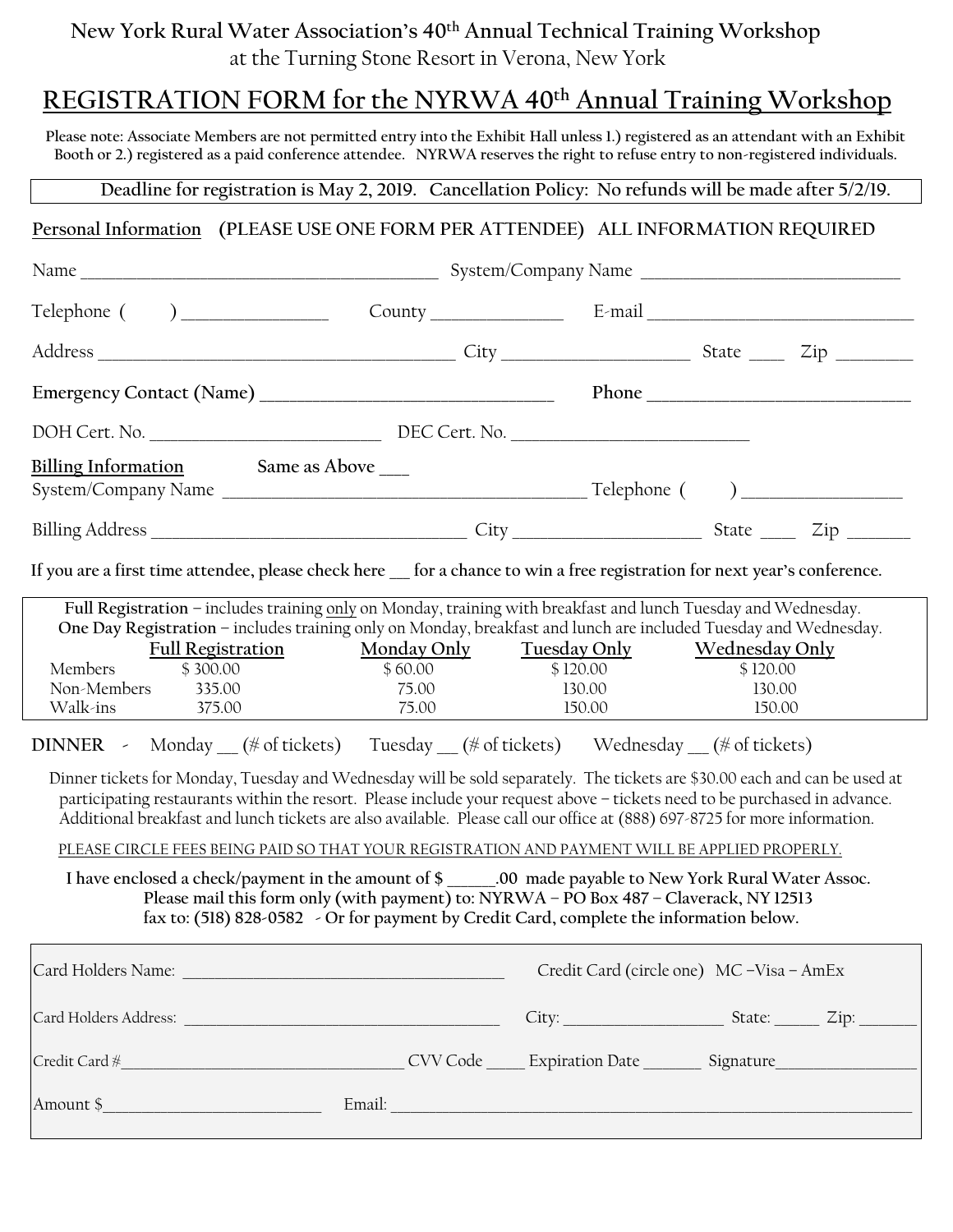# **AGENDA**

 **One (1) hour credit will be issued per one (1) hour of instruction - All Hours Are Anticipated At This Time.** W = Water WW = Wastewater D = Water & Wastewater Credit RMC – Clerk Credit

#### **MONDAY – May 20th**

9:00 am **Pat Scalera Scholarship Fund Golf Outing** Co-Sponsored by: **Master Meter & Koester Associates** 

12:00 – 5:00 pm EXHIBIT SET UP (Registration at 2:00) 12:00 - 5:00 pm ATTENDEE Registration

1:00 – 3:00 pm **HDPE – Pipe and Applications 1D (2 hr.)** Tracy Guhin, Vari-Tech Inc.

- 2:00 3:00 pm **Challenges and Strategies for Dealing with Climate Change Impacts to Groundwater Supplies 2W** Frank Getchell - Karen Benson, WSP USA
- 3:15 4:15 pm **Revolutionizing the Future of Water Utility Management 3W** Jose Pulido, Badger Meter  **The Biological Process – Bioaugmentation /Algae Issues 4WW** Dick Marcheski, Maryland Biochemical
- 4:30 5:30 pm **Brewery and WW Pretreatment 5WW** Tim Cornelison, ReGen Water Inc.  **NYWARN Membership / Emergency Planning for Water Utilities 6D/RMC**  Marty Aman, Wayne Co. Water/WW Authority
- 5:30 6:30 pm Happy Hour (in the Exhibit Hall)

#### **TUESDAY – May 21st**

- 6:30 8:00 am Breakfast Buffet (in Exhibit Hall) 6:30 am Exhibit Hall Opens
- 8:00 9:00 am OPENING CEREMONIES Followed by the Annual Business Meeting
- 9:15 10:15 am **Social Media For W/WW Departments 7D/RMC** Paul Chatfield, MRB Group **Rare Earth Technology for Phosphorus Removal/Sludge 8WW** Bill Pettit, NeoChemicals  **Design and Construction of Concrete Tanks 9D** Jamie Howard, DN Tanks
- 10:30 11:30 am **DOH -Regulatory Update 10W/RMC Electrical Safety 11D** Richard Garrett, Popli Design Group
	- 11:00 am EXHIBIT HALL OPEN
- 11:30 1:15 pm Annual Award Banquet Luncheon
- 1:30 2:30 pm **Backflow Prevention and Cross Connection 12W** John Ruffner, Cross Conn. Control of the Niagara Frontier **DEC – Regulatory Update 13WW/RMC**
- 2:30 3:30 pmExhibit Hall Open (coffee break)
- 3:30 4:30 pm **Hydraulics of Type II Detector Assemblies 14W** Cameron Rapoport, Watts Water Tech.  **Nutrient Removal & Recovery Solutions 15WW** Wendi Richards, Siewert Equipment **Electrical Troubleshooting 16D** Richard Garrett, Popli Design Group
- 4:45 6:15 pm Carnival Nite (in the Exhibit Hall)